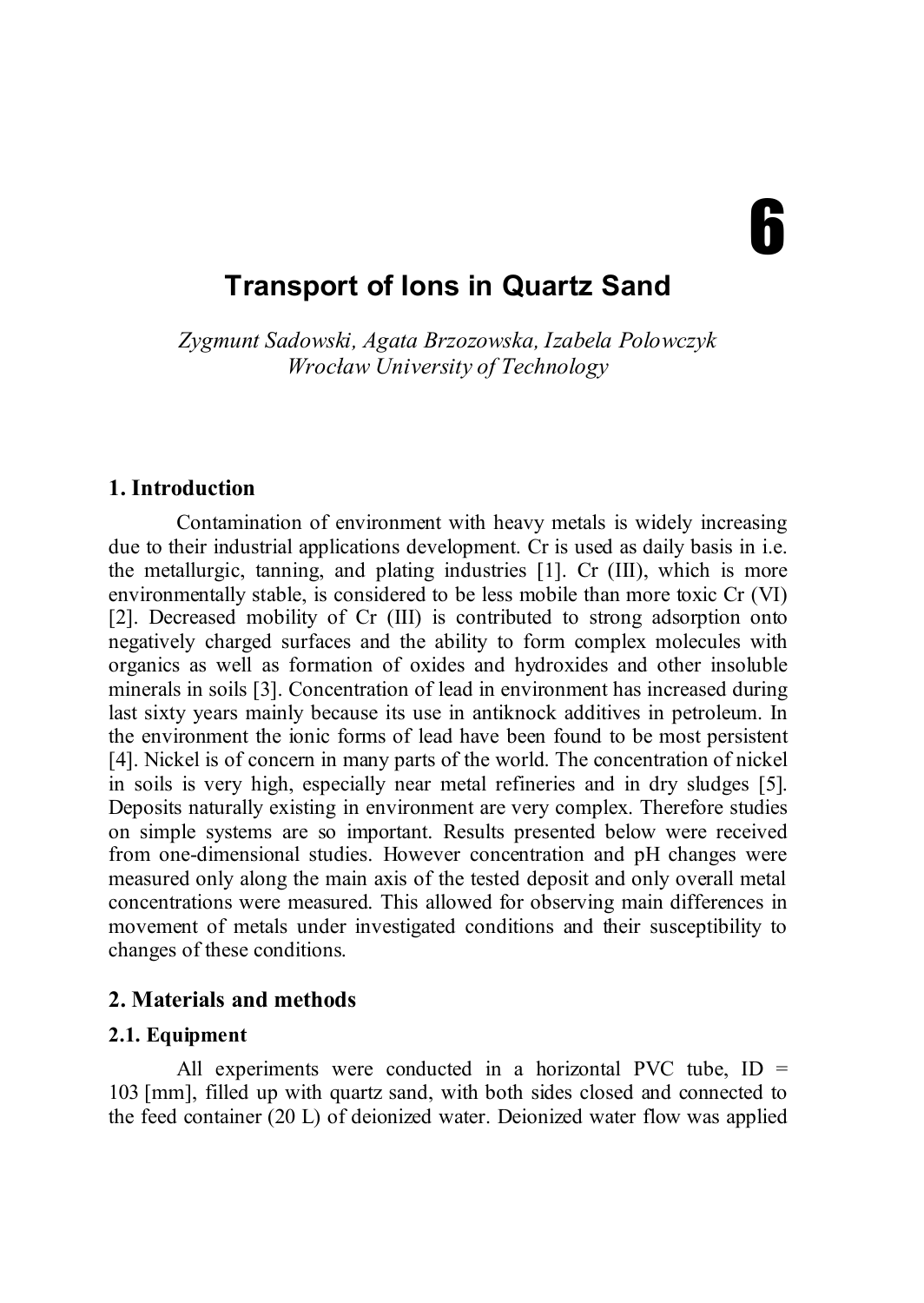to the experiments in order to accelerate movement of ions through the investigated medium. Eight sampling apertures were bored,  $ID = 100$  [mm] along the tube axis, and closed with rubber stoppers. The distances between apertures were 100 [mm], and distances between aperture and the tube ends were 150 [mm]. Additional two apertures were bored on tubes end caps, one on each. Tube was equipped with two nozzles placed on end caps, which enabled water flow through the sand during experiments. Water inlet was placed below the tube axis while water outlet was placed above. This enabled flow of solutions of metals to be kept along the tube axis, preventing its gravity flow, and accumulation in the bottom part of investigated media. The aperture on water in-let side was used for introduction of metals solutions.

## **2.2. Preparation of quartz sand deposit**

Sieved quartz sand was used as an inert medium. Diameters of sand particles were not smaller than 250 [nm](size fraction of -600 +250mm) and sand bulk density (d) was equal to  $1.63$  [g/cm<sup>3</sup>]. It was impossible to carry out experiments with sand deposit containing particles of diameters less than 250 [nm]. During experiments fine particles were carried with the water flowing through and accumulated at the end of the tube making sand deposit nonhomogenous and rendering difficult to keep water flow constant during experiments. Before each experiment sand was washed with  $0.1 \text{ M H}_2\text{SO}_4$  and then with water until its pH achieved  $6.5\div 7.5$ . Then sand was placed into the tube and washed overnight with deionized water. Additional preparations were required in experiments with modified sand deposits. Ion attachment efficiencies in quartz surface modified with cationic (Cetyltrimethylammonium bromide, CTAB) and anionic (Sodium dodecyl sulfate, SDS) surfactants were investigated and compared to these for non-modified deposits. Sand used for tests with cationic surfactant, after washing in  $0.1$  M  $H<sub>2</sub>SO<sub>4</sub>$  and water, was washed several times in  $10^{-4}$  M CTAB solution and then left in freshly prepared solution for several hours in order to saturate its surface with CTAB. Choice of concentration of surfactant was based on its Critical Micelle Concentration (CMC): 361 [mg/l] [6, 7]. Concentrations less than this enabled quartz surface to be modified with surfactants particles, not micelles. After washing sand was loaded to the tube and washed overnight with deionized water to remove an excess of surfactant. Due to negatively charged quartz surface under investigated conditions ( $pH = 6.5 \div 7.5$ ) anionic surfactant could not have been adsorbed. Therefore, anionic surfactant was continuously introduced into the testing tube during experiments. Sand washed with  $0.1$  M  $H<sub>2</sub>SO<sub>4</sub>$  and then with water until its  $pH = 6.5 \div 7.5$  was placed into the tube and then washed with  $10^{-4}$ M SDS solution. Choice of surfactants concentration was based on its Critical Micelle Concentration (CMC): 2100 [mg/l] [6, 7], and was kept on the same

<sup>94</sup> *Środkowo-Pomorskie Towarzystwo Naukowe Ochrony Środowiska*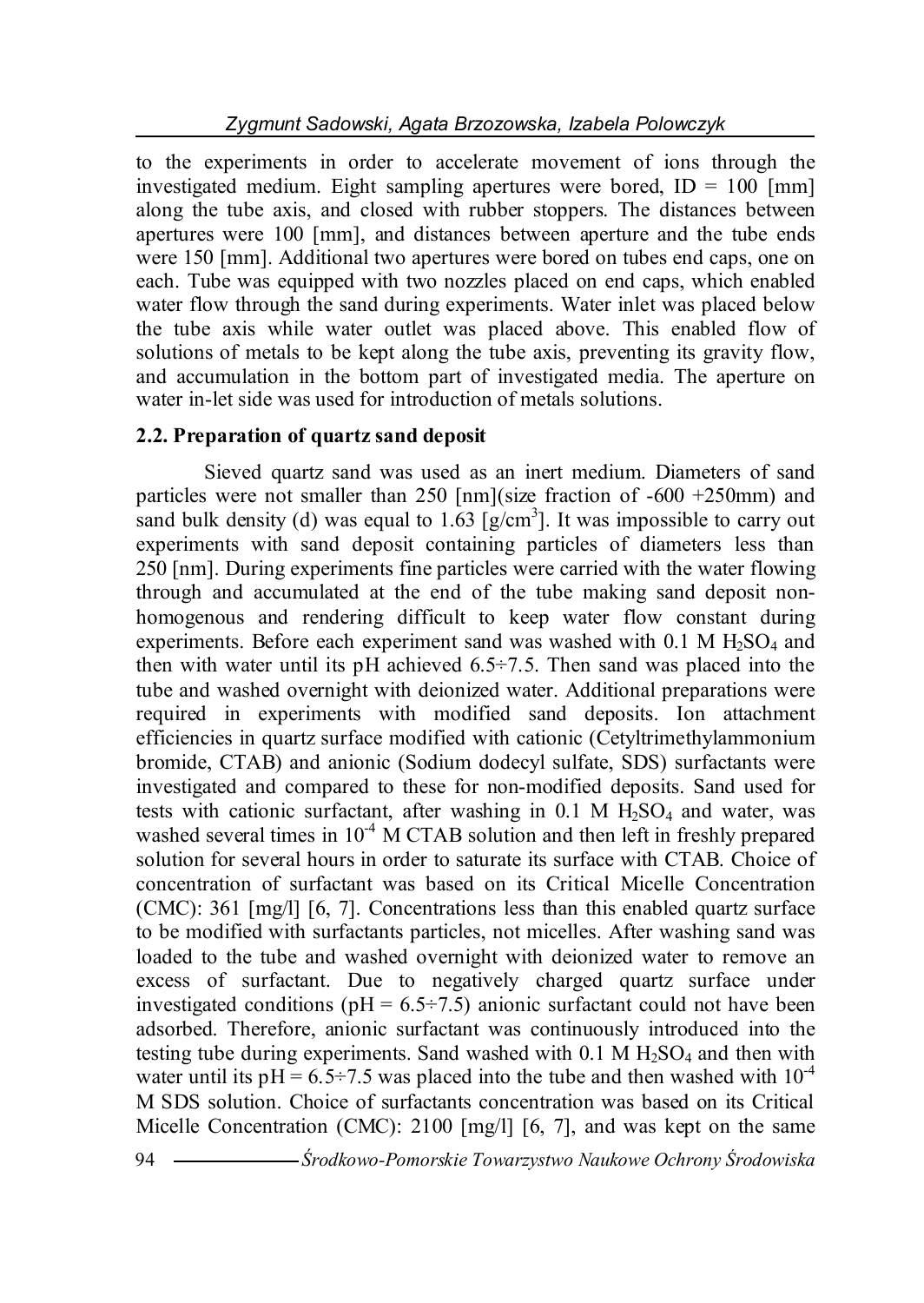level as of CTAB solution concentration. SDS solution flow performed a double function: (i) modified conditions in sand deposit and (ii) accelerated movement of ions (function of deionized water in other experiments).

## **2.3. Preparation of feed solutions**

Concentrations and volumes of ion's solutions concentrations introduced to the investigated sand deposit were established based on results of additional tests carried out before main experiments (determination of isotherms of adsorption for each metal tested). The main criteria were: quartz sand sorption capacity for each metal in constant temperature, volume of samples possible to be achieved during tests, minimum sample volume (20 [ml]) and minimum ion's concentration levels required for ICP analysis (0.01 [mg/l] for  $Cr^{3+}$  and Ni<sup>2+</sup>, and 0.03 [mg/l] for Pb<sup>2+</sup>) [8]. Solutions were prepared with salts: Cr3+: Chromium (III) potassium sulfate 12–hydrate (BDH Laboratory Supplies, Poole, BH 15 1TD, England, Lot K 19803554 417, Prod 2775845), Pb<sup>2+</sup>: Lead (II) acetate 3-hydrate (BDH Laboratory Supplies, Poole, BH 15 1TD, England, R:  $47-33-48/22$ , S:  $53-44$ ) and  $Ni<sup>2+</sup>$ : Nickel chloride 6-hydrate, extra pure (Riedel de Haen, Sigma – Aldrich Laborchemikalien GmBH, EG nr.: 237-743- 0, CAS nr.: 7791-20-0). 15 [ml] of each metal solution was introduced to the tube during the experiment. Concentrations tested:  $Cr^{3+}$  and  $Ni^{2+}$  solutions: 10000  $\text{Im}z/1$ ],  $\text{Pb}^{2+}$  solution: 100000  $\text{Im}z/1$ ].

## **2.4. Sample analysis**

Samples were drawn from the central part of investigated deposit using 10 [ml] syringes and needles (Length: 51 [mm], ID: 0.51 [mm]). pH of the samples was measured directly after sampling. Ion's concentrations were measured after dilution (5 [ml] of sample from the deposit was diluted to 50 [ml] with deionized water), digestion (30 [ml] of solution was digested with 3 [ml] HCl and 1 [ml] HNO<sub>3</sub>) and  $12$  – hour heating in 70 °C [3]. pH of samples were measured with Jenway 3320 apparatus, equipped with double junction pH / reference electrode (VWR pH Electrode, Art No./VWRI: 662 – 1761, Batch No.:  $46 - 04$ ) calibrated daily with  $pH = 4$  and  $pH = 7$  buffers. Concentrations of ions in prepared samples dilutions were measured using ICP spectroscopy, apparatus Varian Vista.

## **2.5. Experiments**

All experiments were carried out under following assumptions: quartz sand deposition tested contains particles of diameter exceeding 250 [μm], which is homogenous in each point, testing tube is fully packed with deposition inside, pH of the deposit is neutral (pH =  $6.5\div7.5$ ), residue of metals in washed sand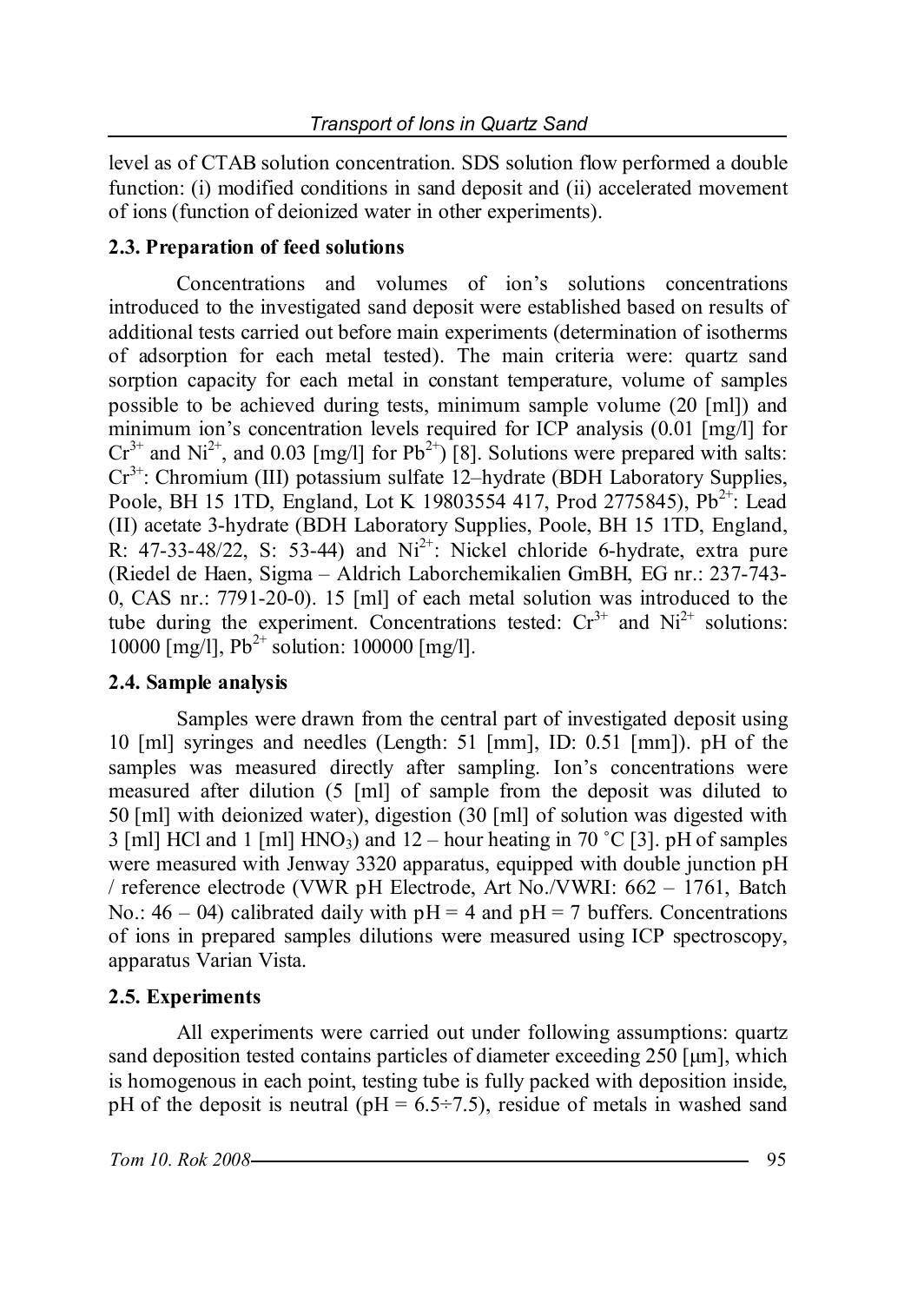does not exceed the limit of detection of analytical method used, water / anionic surfactant flow is constant and is carried through the whole deposit's cross section area, solutions of metals are moving along testing tube's axis while the time of solutions introduction into the sand deposit is very short.

First two series of experiments were carried out with non-modified sand deposit, at different water flow rates:  $0.5 \div 0.6$  [ml/s] and  $1.0 \div 1.1$  [ml/s]. This enabled to determine the influence of water flow rate on ion's movement. Following experiments were carried out with modified quartz sand surface and water flow rate  $0.5\div0.6$  [ml/s]. In this part influence of presence of surfactants on ion's movement was investigated. During each experiment two main parameters were measured: pH and concentration of metals. pH was measured along testing tube, in each sampling point. Samples were drawn 20, 30, 40, 60 and 80 [min] after introduction of ion's solution into the sand deposit. Information about pH distribution along the deposit and its changes in time gave a picture of solution behavior under investigated conditions and was helpful in a final interpretation of the ion's concentrations analysis results. Ion's concentrations changes were measured in separate experiments, in two sampling points: 30 and 40 [cm] from solutions injection point, 15, 35, 45 and 70 [min] after ion's solution introduction. These experiments enabled to establish the rate of movement of metals in quartz sand deposit under investigated conditions.

# **3. Results and discussion**

# **3.1. Cr3+ migration**

During the migration of  $Cr^{3+}$  ion's solution influence of both: water flow rate and surface modification on movement of ions were investigated. The most significant differences in transport of metal were noticed in deposit modified with CTAB. For the same water flow rate, in the presence of cationic surfactant adsorption of ions was greater than in presence of anionic surfactant and in not modified deposit. The lowest chromium residues in sand were found in the deposit modified with SDS. Molecules of anionic surfactant, that were not adsorbed on deposits surface under investigated conditions (quartz sand surface is negatively charged in  $pH > 3$ ), were probably binding with metal ions and moved together. These complexes have different affinity to the quartz sand surface than chromium ions. Therefore, in the presence of SDS, solution of  $Cr<sup>3+</sup>$ was washed out from the testing tube in the shortest time. Changes in water flow rate did not influence chromium adsorption on sand surface significantly. Front of the solution was moving faster through the deposit and within 45 minutes was found  $70\div 80$  [cm] from the solution introduction point while for the water flow rate 0,54 [cm], after the same time period, front was found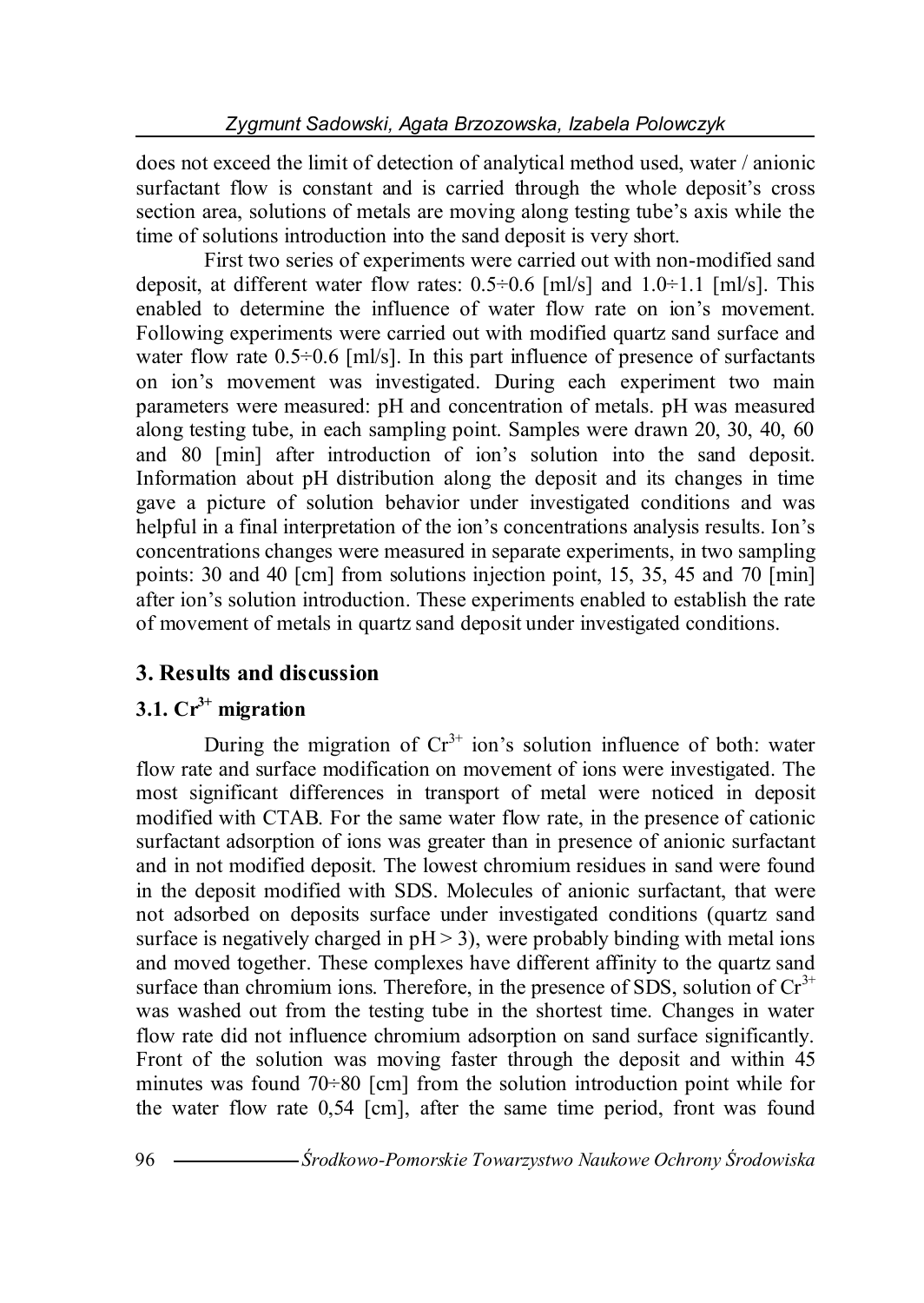50 [cm] from the samples introduction point. These values base on pH distribution measurements. Initial pH of the chromium solution injected into the testing tube was  $pH = 3.2$ . The lowest  $pH$  was found in the solutions with the highest metal ions concentrations.



- **Fig. 1.** Changes of  $Cr^{3+}$  concentrations in deposit solution 40 [cm] from solution introducing point
- **Rys. 1.** Zmiany stężenia Cr<sup>3+</sup> w roztworze w złożu 40 cm od punktu w wprowadzenia



- **Fig. 2.** Changes of  $Cr^{3+}$  concentrations in deposit solution 30 [cm] from solution introducing point
- **Rys. 2.** Zmiany stężenia Cr<sup>3+</sup> w roztworze w złożu 30 cm od punktu w wprowadzenia

*Tom 10. Rok 2008* 97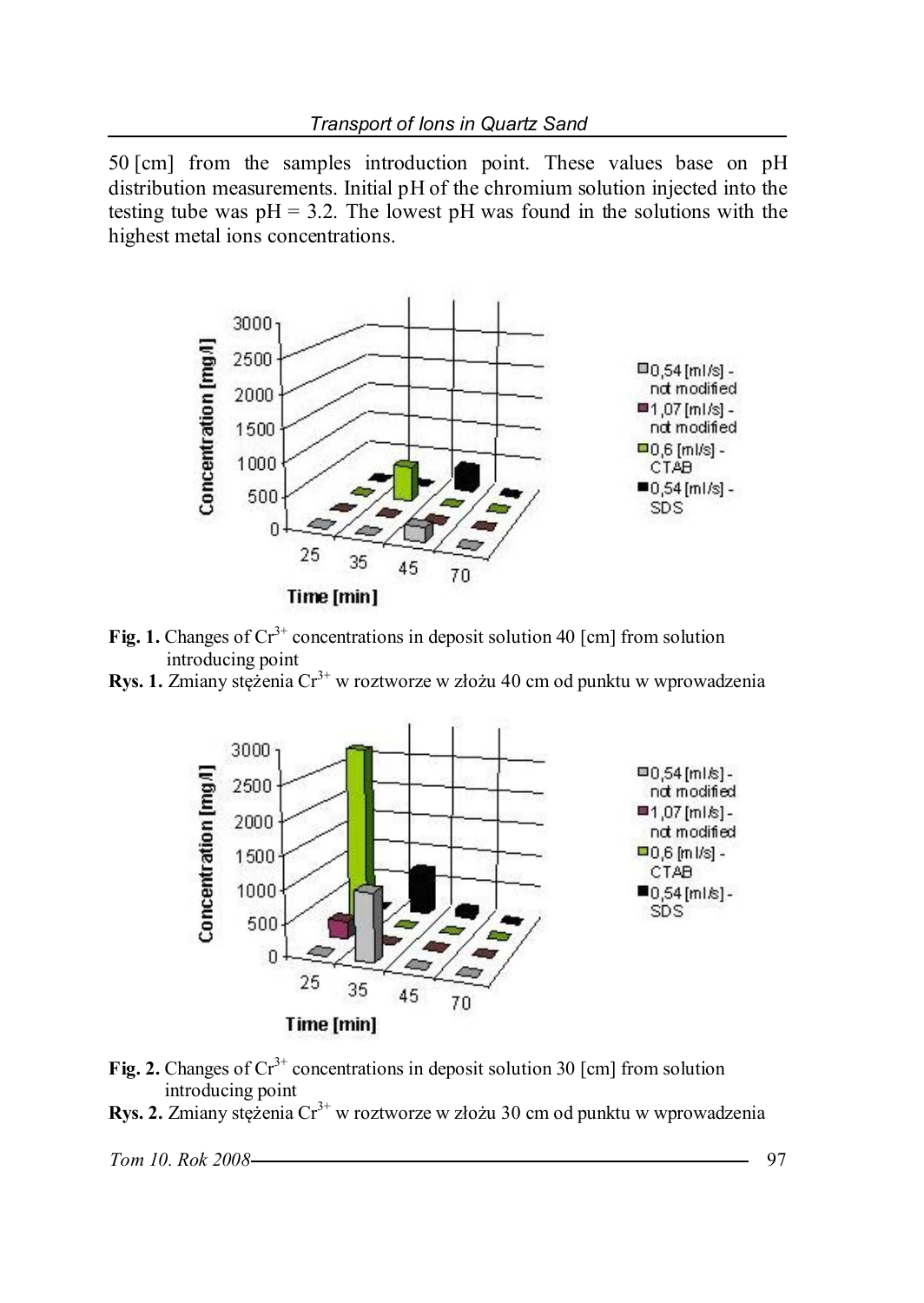## **3.2. Ni2+ migration**

During the migration of  $Ni<sup>2+</sup>$  ion's solution influence of both: water flow rate and surface modification on movement of ions were investigated. The most significant differences in transport of metals were noticed in deposit modified with CTAB. Similarly to the chromium solution migration, for the same water flow rate, in the presence of cationic surfactant adsorption of ions was greater than in presence of anionic surfactant and in not modified deposit. The lowest nickel residues in sand were found in the deposit modified with SDS. In the presence of SDS solution of  $Ni<sup>2+</sup>$  ions was washed out from the testing tube in the shortest time (60 [min]). In comparison to the chromium solution migration through the deposit modified with CTAB nickel solution front was more width, but was moving slower. Main part of  $Ni<sup>2+</sup>$  solution was still present in the deposit after 70 [min] while after that time chromium solution was nearly completely washed out (constant, neutral pH values along the testing tube). Changes in water flow rate did not influence nickel adsorption on sand surface significantly. Front of the solution was moving faster through the deposit for the flow rate 1.03 [ml/s] and after 30 [min] was found 60 [cm] from the solution introduction point while for the flow rate two times lower, after the same time period, front was found 30 [cm] from the samples introduction point. These values base on pH distribution measurements. Initial pH of the nickel solution injected into the testing tube was  $pH = 4.3$ . The lowest pH was found in the solutions with the highest metal ions concentrations.



- **Fig. 3.** Changes of  $Ni^{2+}$  concentrations in deposit solution 30 [cm] from solution introducing point
- **Rys. 3.** Zmiany stężenia Ni<sup>2+</sup> w roztworze w złożu 30 cm od punktu w wprowadzenia

98 *Środkowo-Pomorskie Towarzystwo Naukowe Ochrony Środowiska*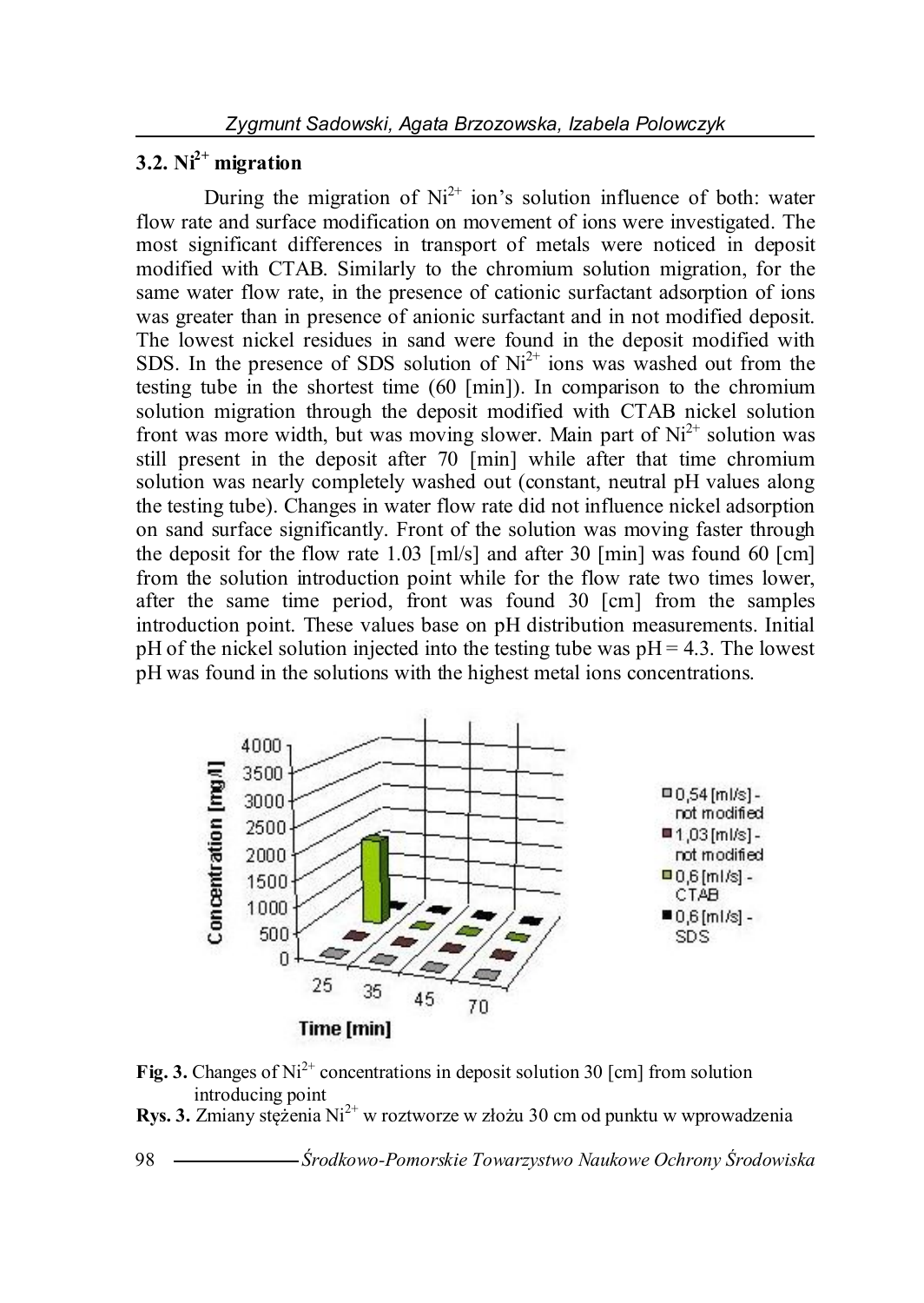



**Rys. 4.** Zmiany stężenia Ni<sup>2+</sup> w roztworze w złożu 40 cm od punktu w wprowadzenia

# **3.3. Pb2+ migration**

During the migration of  $Pb^{2+}$  ion's solution influence of both: water flow rate and surface modification on movement of ions were investigated. The most significant differences in transport of metals were noticed in deposit modified with CTAB. For the same water flow rate, in the presence of cationic surfactant adsorption of ions was greater than in presence of anionic surfactant and in not modified deposit. The lowest lead residues in sand were found in the deposit modified with SDS. Solution of lead ions was washed out from the deposit modified with SDS in the shortest time (60 [min]). Similar time period was needed to washed out solution during tests with not modified deposit and water flow rate 1,08 [ml/s]. Front of the solution moved through deposit modified with CTAB was compact and, alike chromium and nickel, metal adsorption on sand surface was the highest under this conditions. Changes in water flow rate did not significantly influence lead adsorption on sand surface but had an influence on shape of front solution: under higher flow rate conditions front was width. The same influence had the presence of anionic surfactant. Shapes of the solution fronts and times of solutions flows through the testing tube were establish using pH distributions in sand deposit under investigated conditions.

Initial pH of the lead solution injected into the testing tube was  $pH =$ 5.7. The lowest pH was found in the solutions with the highest metal ions concentrations but differences between samples pH were smaller than for samples containing ions  $Cr^{3+}$  and  $Ni^{2+}$ , due to higher initial pH.

*Tom 10. Rok 2008* 99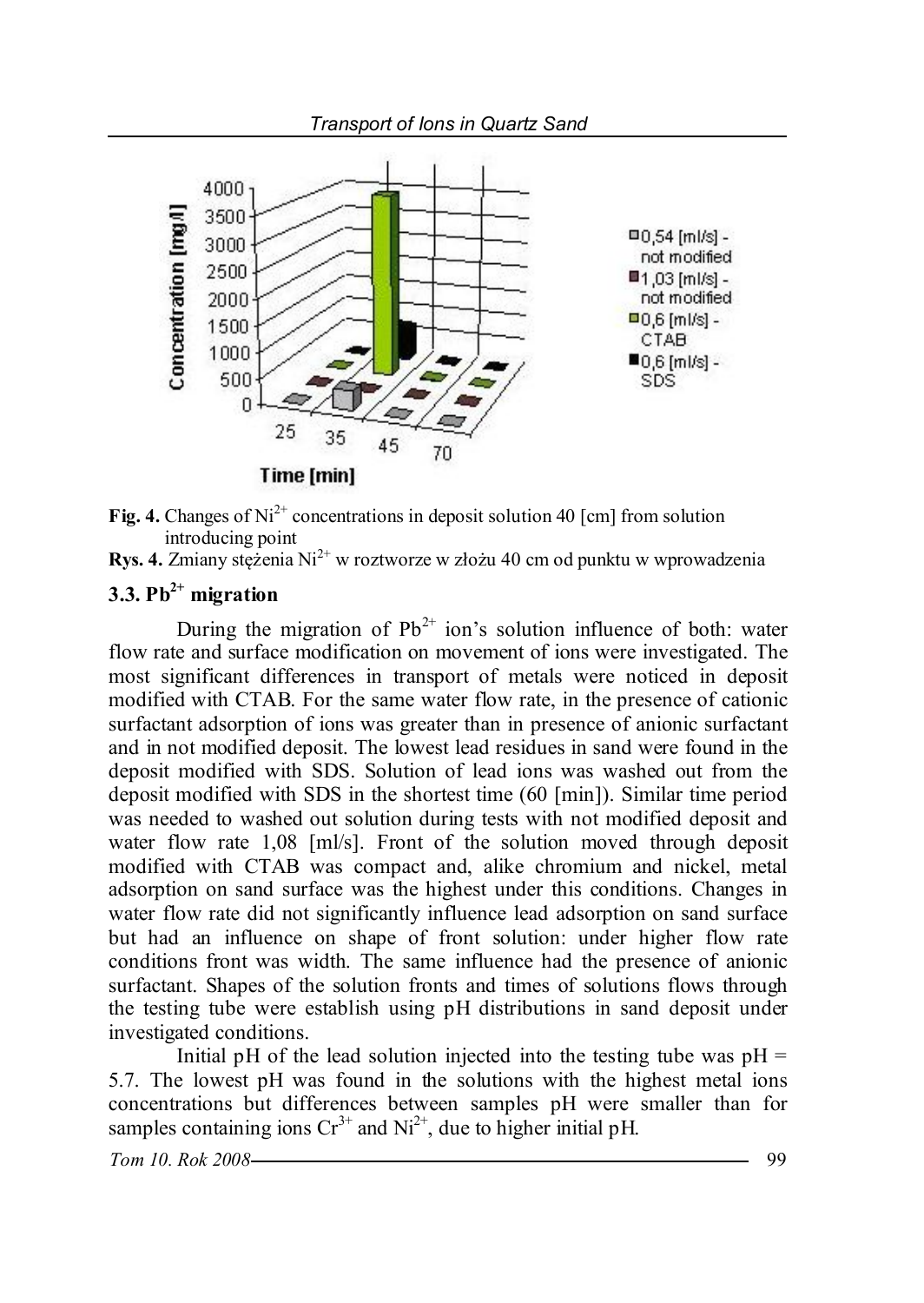

- **Fig. 5.** Changes of  $Pb^{2+}$  concentrations in deposit solution 30 [cm] from solution introducing point
- **Rys. 5.** Zmiany stężenia Pb<sup>2+</sup> w roztworze w złożu 30 cm od punktu w wprowadzenia





**Rys. 6.** Zmiany stężenia Pb<sup>2+</sup> w roztworze w złożu 40 cm od punktu w wprowadzenia

The shape and the width of the front of the solution in investigated deposit provide useful information about the affinity of metals to the surface. Width front suggest that the rate of adsorption – desorption reactions is lower than the rate of solution movement and therefore, that the affinity of metal to the deposit surface is high. It should be noticed that desorption reactions are

100 *Środkowo-Pomorskie Towarzystwo Naukowe Ochrony Środowiska*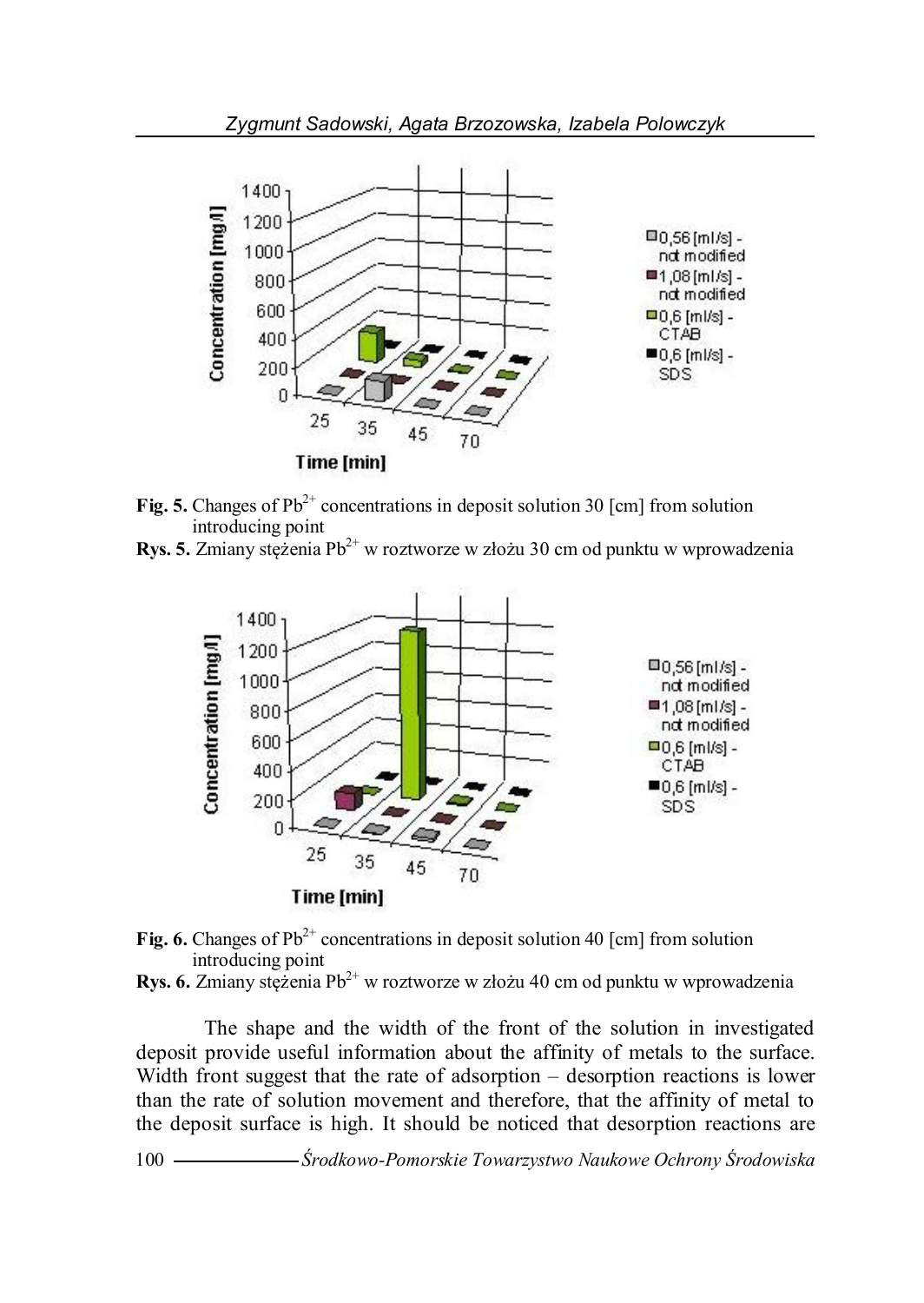usually slower than adsorption reactions probably because of sorbat transformations (i.e. conversion from an adsorbed species to a surface precipitates), and due to large activation energies of desorption reactions [9]. According to the results received, in non-modified deposit, breadth of the front of chromium solution was the greatest. These results are compliant with results described by Bartlett and Kimble, who suggested that at low pH Cr(III) is well adsorbed on the negatively charged surfaces, despite that higher pH values usually promote adsorption, while at high values (pH greater than 5.5) chromium precipitate as base or oxide [10]. During these experiments susceptibility of chromium to changes of the conditions in sand deposit was found to be the greatest and susceptibility of lead - the lowest.

## **4. Conclusions**

Cationic surfactants as CTAB are strongly adsorbed to soil minerals (quartz), which are generally negatively charged, and therefore are unsuitable for most remediation systems based on subsurface flushing through contaminated zones [7]. Presence of CTAB in investigated quartz sand deposit resulted in increase of adsorption of metal ions on the deposit surface. Presence of SDS increased mobility of metals more than increase of water flow rate, and significantly decreased adsorption of ions on sand surface. Anionic surfactants are widely used in oil recovery applications, especially due to their low tendency to adsorb, stability at high temperature and pressure and low costs [11]. This study suggests that these surfactants can be also useful in removal of metal contamination. We have determined that mobility of investigated ions in quartz sand increase in order: Ni  $(II) > Cr (III) > Pb (II)$  and is enhanced by the presence of anionic surfactant and increasing water flow rate

## **5. Acknowledgements**

ALcontrol Laboratories, United Kingdom, supported this research by rendering its laboratories and analytical facilities accessible. We thank Dr. Kirit Wadhia for supervision on behalf of ALcontrol Laboratories and helpful discussions, as well as all Ecotoxicology Laboratory staff for great every day support during the realization of this project. The authors acknowledge the support of MNiSzW under research grant No: PBZ-KBN-111/T09/2004.

## **References**

- 1. **Nriagu, J. O., Nieboer E.:** *Chromium in natural and in human environments*. John Wiley and Sons, New York 1988.
- 2. **Patterson, R. R., Fendorf S., Fendorf M.:** *Reduction of hexavalent chromium by amorphous iron sulfide*. Environ. Sci. Technol. 31: 2039÷2044. 1997.

*Tom 10. Rok 2008* 101